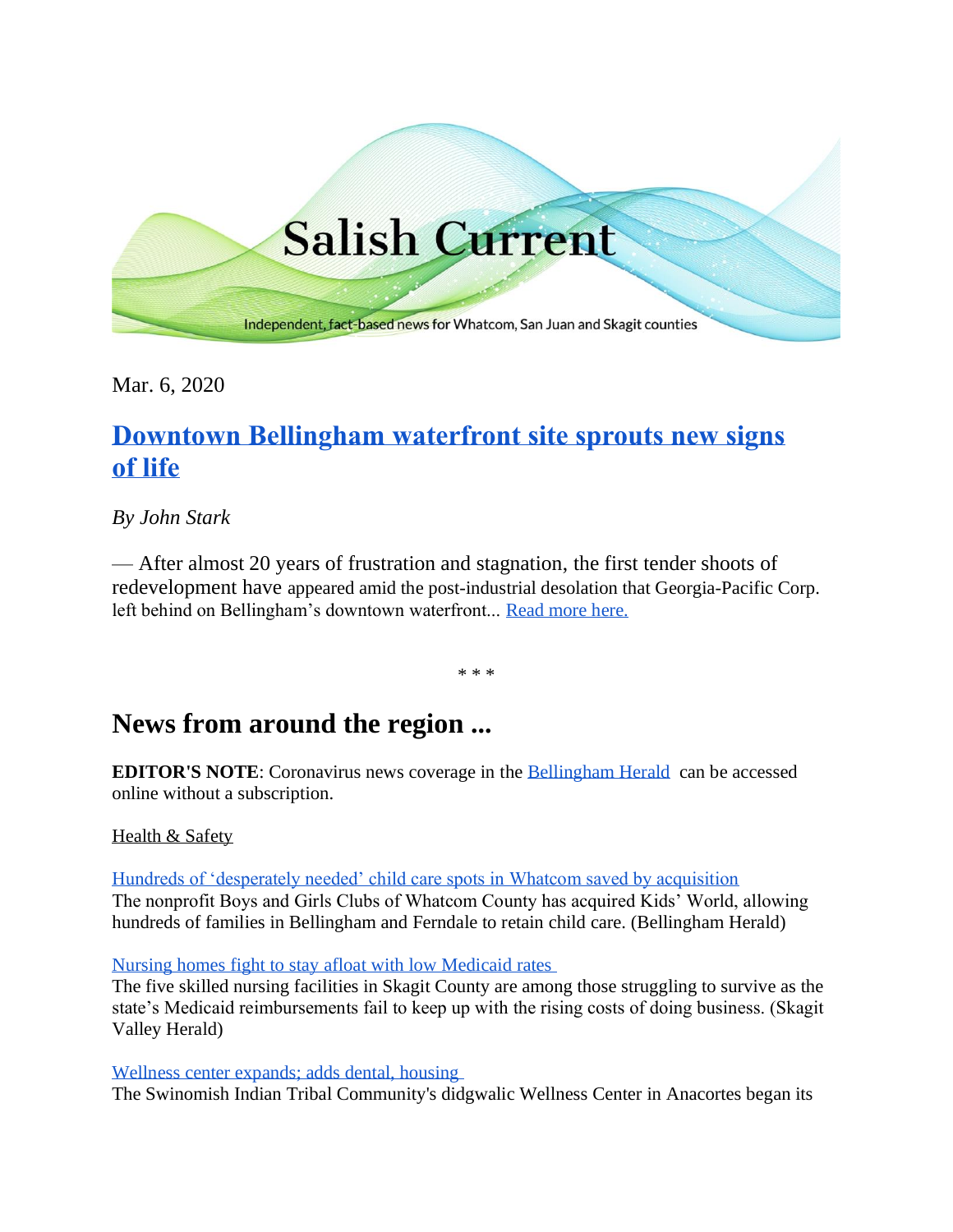third year of providing treatment for addictions, mental health therapy, primary care, and childcare. (Anacortes American)

#### Government

#### [Elenbaas defends 'terrorism' remark, citing citizen suits](https://www.thenorthernlight.com/stories/elenbaas-defends-terrorism-remark-citing-citizen-suits,9751?)

Newly elected Whatcom County councilmember Ben Elenbaas defended his controversial remark likening a local environmental nonprofit organization to domestic terrorists, citing the group's use of "citizen suits" to help enforce environmental laws. (Northern Light)

#### [Seattle City Light to begin process to relicense Skagit River dams](https://www.goskagit.com/news/local_news/seattle-city-light-to-begin-process-to-relicense-skagit-river/article_fc4b5352-ca3a-54dd-9018-aeebcc37240f.html?utm_medium=social&utm_source=email&utm_campaign=user-share)

Seattle City Light will be relicensing its three dams taking into account developments in climate science, impacts of climate change, and the growth of renewable energy sources such as solar and wind. (Skagit Valley Herald)

#### [Appeals court sides with Swinomish in BNSF suit](https://www.goskagit.com/news/local_news/appeals-court-sides-with-swinomish-in-bnsf-suit/article_b037196a-94ca-55e4-9f0b-6642c690adaf.html?utm_medium=social&utm_source=email&utm_campaign=user-share)

The 9th U.S. Circuit Court of Appeals affirmed a lower court ruling that upheld the tribe's right to sue BNSF to enforce an agreement on train traffic on tribal land. (Skagit Valley Herald)

Nature

[Whale sanctuary, originally considered for the Pacific Northwest, to open in Nova Scotia](https://www.knkx.org/post/whale-sanctuary-originally-considered-pacific-northwest-open-nova-scotia) The Whale Sanctuary Project that was considering sites in Western Washington and British Columbia has chosen to start its work in Port Hilford, on the eastern shore of Nova Scotia. (KNKX)

#### Business

[Creditors group joins pension agency in questioning transactions in McClatchy bankruptcy](https://www.bellinghamherald.com/news/nation-world/national/article240858706.html) A group of McClatchy Co.'s least-protected creditors on Tuesday filed a brief in federal bankruptcy court taking issue with McClatchy's request to speed the proceedings and sought time to examine what they called "suspect" financial dealings. (McClatchy)

#### [Shell seeking buyer for Anacortes refinery](https://www.goskagit.com/news/local_news/shell-seeking-buyer-for-anacortes-refinery/article_9231e80e-d8c5-54c9-a9f6-4b5932617e6e.html?utm_medium=social&utm_source=email&utm_campaign=user-share)

Shell Oil Products U.S., a subsidiary of Royal Dutch Shell, is seeking a buyer for its Shell Puget Sound Refinery on March Point and for a refinery in Mobile, Alabama. (Skagit Valley Herald)

#### **Community**

#### We'll even throw in the Brooklyn Bridge ...

Former Point Roberts resident John Lesow is pushing for a Whatcom county-wide advisory vote: Do voters wish for the governments of the United States and Canada to enter into consultation for the purchase of Point Roberts by Canada? (All Point Bulletin)

[Bellingham Selects Two New 'Signature Events' to Launch in 2020: Northwest Tune-Up and](https://www.whatcomtalk.com/2020/02/27/bellingham-selects-two-new-signature-events-to-launch-in-2020-northwest-tune-up-and-strait-to-sound/)  [Strait to Sound](https://www.whatcomtalk.com/2020/02/27/bellingham-selects-two-new-signature-events-to-launch-in-2020-northwest-tune-up-and-strait-to-sound/)